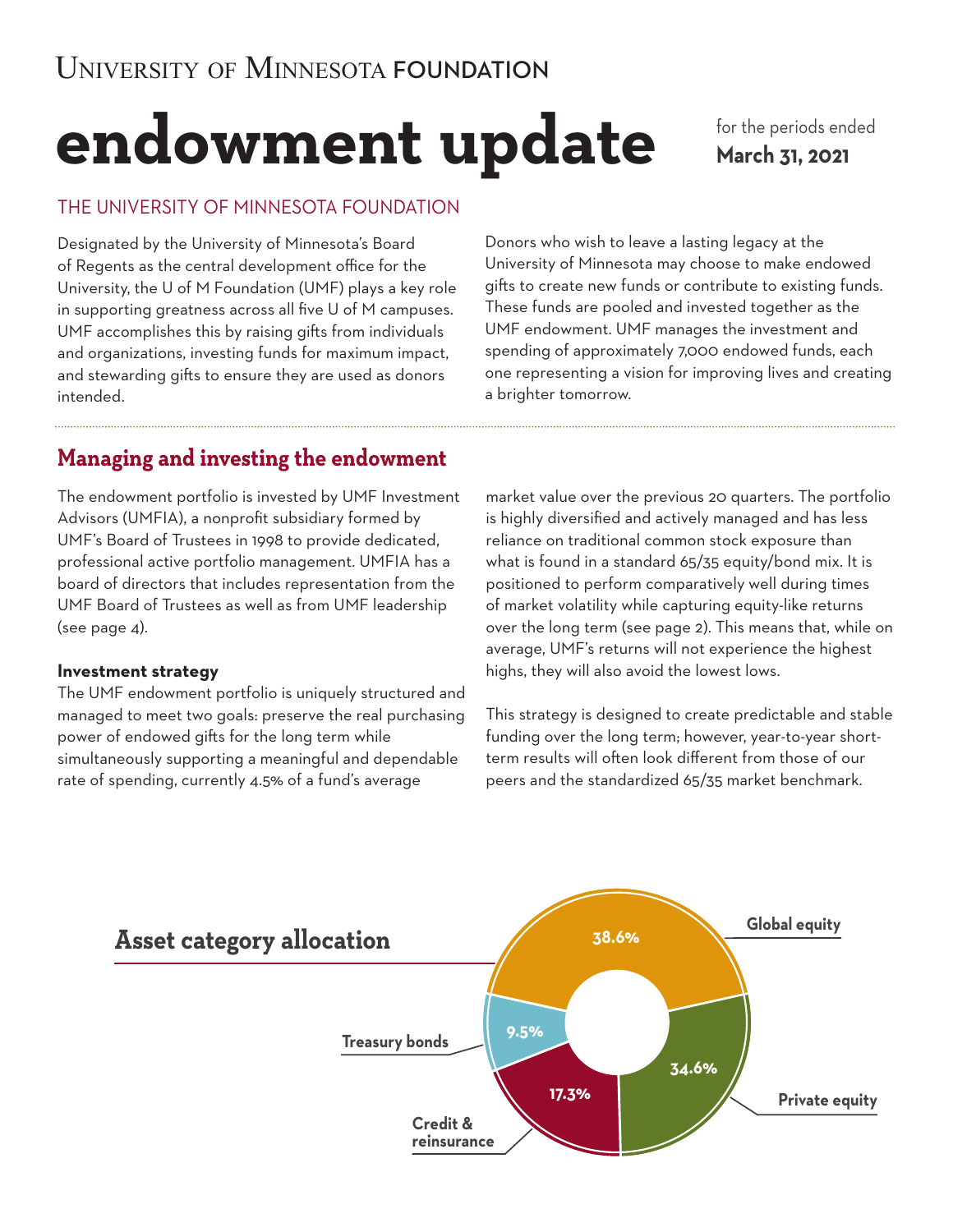## **How has the UMF endowment performed over the long term?**

The UMF endowment has performed well over the long term, making it possible for funds to provide predictable and stable funding to support their designated programs. The chart below shows the growth of \$1 invested in the endowment in 1990 compared with the Foundation's investment goal and a 65/35 market benchmark. Since the inception of UMFIA, our portfolio return has exceeded market benchmark returns by +2.7% annually, with less downside risk.



## **Investment results**

*For the periods ended March 31. Total value of UMF endowment: \$3.2 billion.*

| Year                                   | <b>Actual</b> | Goal | Policy<br>Benchmark <sup>1</sup> | 65/35<br>Benchmark <sup>2</sup> |
|----------------------------------------|---------------|------|----------------------------------|---------------------------------|
| 1-Year                                 | 44.7%         | 7.7% | 36.8%                            | 35.3%                           |
| 5-Year                                 | 12.0%         | 7.2% | 8.8%                             | 9.9%                            |
| 10-Year                                | 9.3%          | 6.8% | 7.6%                             | 7.3%                            |
| <b>Since</b><br>inception <sup>3</sup> | 8.5%          | 7.8% | 7.1%                             | 5.8%                            |

<sup>1</sup>**The policy benchmark** helps measure how well UMFIA is implementing its investment policy. Its components and asset class weightings are based on the portfolio's asset allocation policy.

<sup>2</sup>**The 65/35 market benchmark** is a weighted blend of stock and bond indices (65% equities and 35% bonds).

<sup>3</sup>**January 1999**.

The investment goal is to achieve an annualized return of 5% in excess of inflation in order to cover the 4.5% spending rate as well as administrative fees. For the oneyear period ended March 31, 2021, the endowment pool returned +44.7%. This performance exceeded the oneyear market benchmark return of +35.3%, due primarily to exceptionally strong returns in private equity during the past year (see page 1).

#### **Administrative fees**

The UMF Board of Trustees establishes fee policies with the objective of keeping fees low to reflect a strong commitment to administrative efficiency. The current annual fee on endowment funds is 1% of the fund's market value. For quasi-endowments, the annual fee is 1.5% of the fund's market value. These fee rates have not increased since 2008.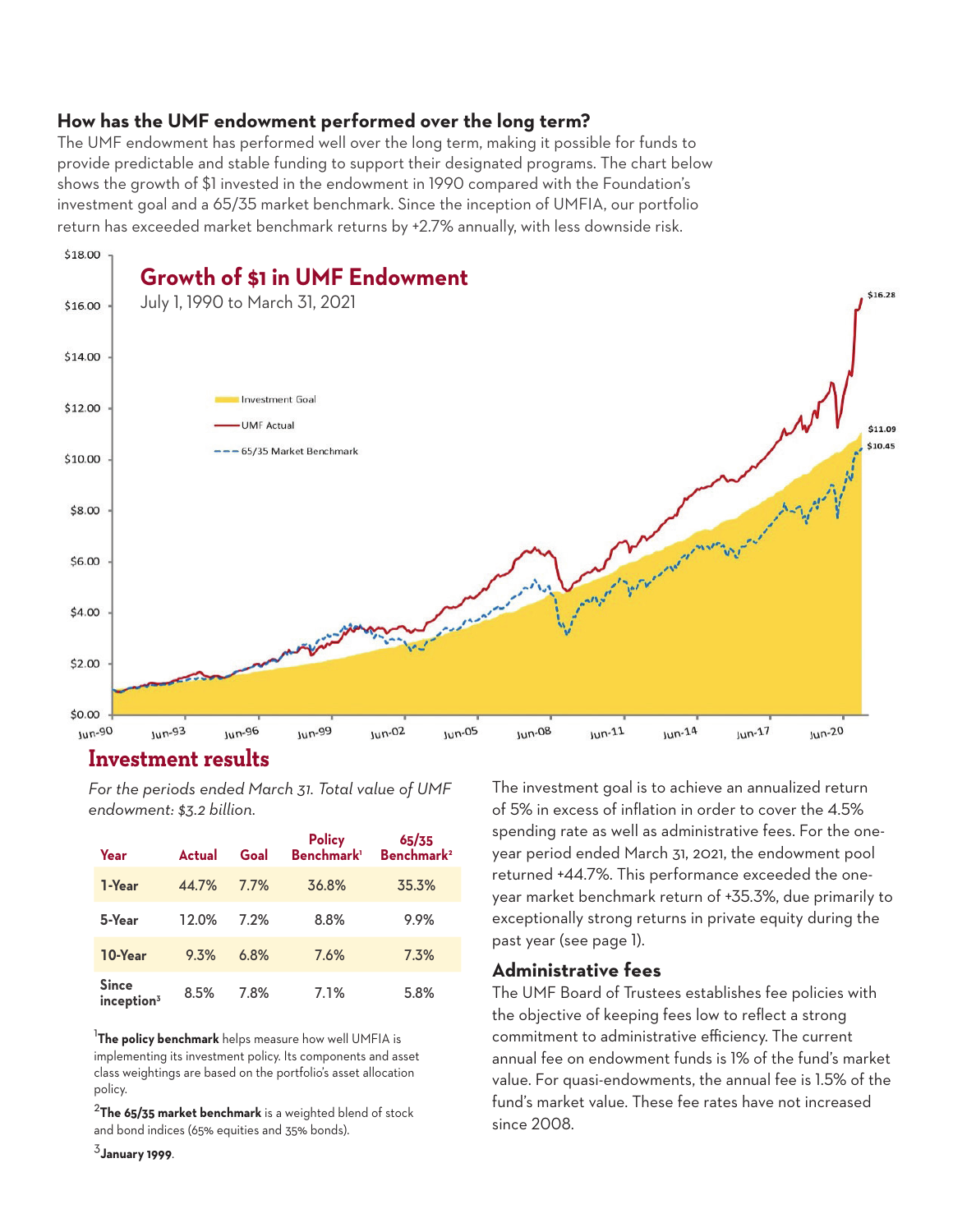# **UMF performance compared to our peer group**

The chart at right illustrates UMF's performance relative to our peer group: college and university endowments with assets greater than \$1 billion.

UMF's long-term investment strategy will frequently generate one-year returns that will be in the outer quartiles—either high or low—of the distribution of peer returns. More meaningful comparisons are found over the three- to five-year periods, when this variation declines.

## **Performance vs. peer group**

*As of June 30, 2020. Please note that the investment results shown on the preceding page are as of March 31 and will differ from the values reflected here.* 

10.0%



## **Spending the endowment**

## **What is the endowment spending policy?**

The UMF Board of Trustees establishes the endowment spending policy. The current spending rate is 4.5% of a fund's trailing average market value over the previous 20 quarters (5 years). These dollars, called the fund's "payout," are transferred to a spending account and made available each year to support the fund's designated program. Funds designated as quasiendowments allow additional spending of up to 20% of fund value annually.

## **Honoring donor intent**

One of UMF's most critical responsibilities is to ensure that gifts are used in accordance with donor intent. Stringent controls are in place, and UMF staff work in partnership with the U of M units to monitor funds and optimize the utilization and impact of gifts for their designated purposes.

**Endowment funds and cash gifts provided \$202 million in funding to fuel greatness at the U of M in fiscal year 2020**